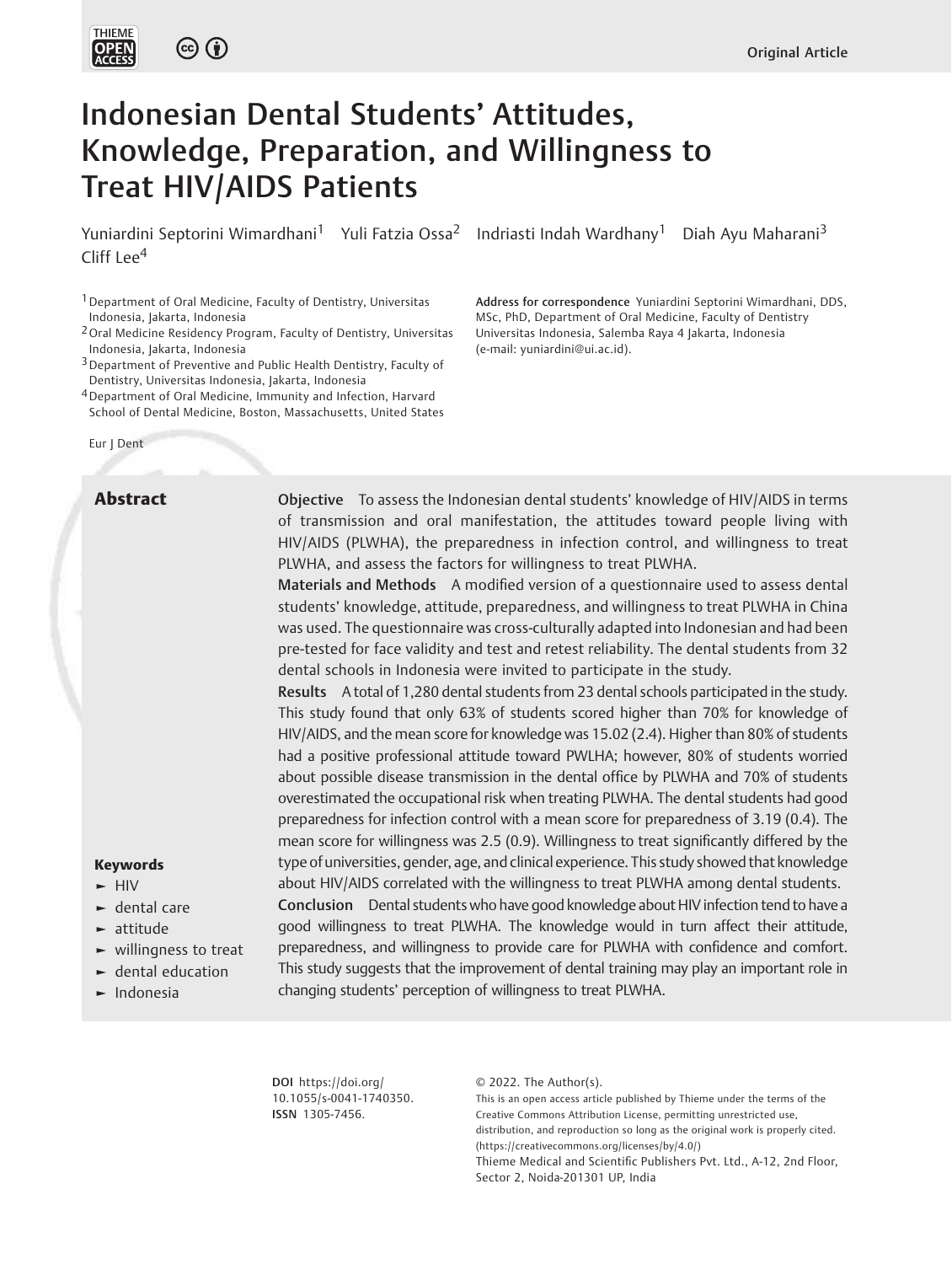# Introduction

In Indonesia, as of December 2020, an estimated 543.100 people was living with HIV/AIDS (PLWHA) which is  $\sim$ 0.2% of the total population of Indonesia. This number has continued to grow since first reported in 1987.<sup>1</sup> There are some oral manifestations associated with HIV or with its treatment that are related to the progress of HIV infection.<sup>2</sup> These oral manifestations may cause pain and dysfunction in the mouth. When the condition is left untreated, it may influence the systemic condition and quality of life for PLWHA.<sup>3</sup> However, many studies have shown that PLWHA faces barriers when seeking care. Stigma from healthcare workers is one of the identified barriers for PLWHA to having dental care they need.<sup>4</sup> Some factors related to barriers from dental providers include fear of HIV transmission, disease-related, and social stigma, and the limited knowledge about the oral manifestation of HIV.<sup>5,6</sup> Data showing the unmet dental care needs of PLWHA in Indonesia have not been identified; however, in the USA, the proportion of PLWHA with unmet dental care reached up to 65%.<sup>7,8</sup>

Physicians and dentists are expected to properly treat PLHWA as stated by the World Health Organization (WHO) over 30 years ago on the first World's AIDS day in 1988. However, even now, negative attitudes and refusal to treat PLWHA are still documented in many countries worldwide.<sup>9</sup> In Indonesia, there has not been a national survey to explore dentists' knowledge, attitude, and willingness to treat PLWHA; however, previous studies in several cities and institutions in Indonesia on the topic have been done.<sup>10-12</sup> Overall, the results indicated the need to improve the willingness to treat PLWHA although the results were contradictory in a study of a single institutional study.<sup>12</sup> An increase in the number of PLWHA seeking dental care is expected as the population continues to grow. To be able to provide optimal care with confidence and comfort, dentists should be equipped with proper knowledge about HIV/AIDS, a positive attitude, and adequate infection control. Dentists should have continuing education related to the topic and dental students as future dentists should have education and training that could cover those aspects. $13$ 

The eighth World Workshop on Oral Health and Disease in AIDS (WW8 AIDS) held in Bali 2019 issued a declaration for ending the stigma against  $HIV/AIDS$ <sup>14</sup> The contents of the declaration included the role of the dentist recognized as an integral part of the healthcare team committed to achieving the aims of the United Nations Programme on HIV/AIDS (UNAIDS). The HIV education of dental students and dental healthcare workers should be an essential element of the dental curriculum to ensure the profession has the appropriate knowledge and attitudes to manage PLWHA, and public health programs make certain that the general public is aware of the role of dental healthcare workers and normalizing attitudes to PLWHA.<sup>14</sup> Previous studies in several countries such as China, Malaysia, India, the UK, Egypt, and Africa have shown that there was still a need for improvement in shaping dental students' attitudes to prepare them to treat PLWHA by increasing their knowledge.<sup>9,15-20</sup> Currently, studies that explore the students' knowledge, attitude, preparedness, and willingness to treat PLWHA are still limited in Indonesia; therefore, a comparison of results to those previous studies could not be performed. As knowledge, attitude, and preparedness in infection control are some factors that were indicated to influence the willingness to treat PLWHA, this study aimed to assess the Indonesian dental students' knowledge of HIV/AIDS in terms of transmission and oral manifestation, the attitudes toward PLWHA, the preparedness in infection control, and the willingness to treat PLWHA. In addition, the relationship between these factors and willingness to treat PLWHA was also explored.

# Materials and Methods

#### Study Design

This was a cross-sectional questionnaire-based study to assess the knowledge, attitude, preparedness, and willingness of dental students across Indonesia to treat patients with HIV/AIDS. This study was approved by the Research Ethics Committee of the Faculty of Dentistry Universitas Indonesia (No. 67/Ethical Approval/FKGUI/VIII/2019). The questions used were modified from a questionnaire developed and reported in a previous study.<sup>16</sup>

# **Questionnaire**

The questionnaire was cross-culturally adapted using the guidelines for cross-cultural adaptation. All the crossadaptation process was performed to finally use the Indonesian version of the questionnaire. $21,22$  The questionnaire consisted of five sections, which were demographic data, knowledge (21 questions, scale 0–1), attitude (14 questions, scale1–4), preparedness (16 questions, scale 1–4), and willingness (1 question, scale 1–4). In the knowledge section, students were asked to provide a "true" or "false" or "do not know." Each right answer was scored 1, and false or do not know the answer was scored 0. For attitude, preparedness, and willingness, a 4-point Likert scale was used. The data analysis was based on the total score value of the answers for knowledge, attitude, preparedness, and willingness analyzed based on the mean Likert score.

#### Study Participants

The sampling frame consisted of all students from 32 dental schools in Indonesia who were at the clinical stage of the dentistry program (years 4 and 5). Permission from all Deans of the dental schools was granted before the distribution of the questionnaire. The questions were arranged in an electronic form (Google Form) and distributed to the students through each dental school coordinator. After the permission was granted from each school, the questionnaire was distributed to the students and opened for 2 weeks. The students provided written informed consent to participate in the study. Any participant who did not complete the questionnaire was excluded from the study. Data were collected during October–November 2019.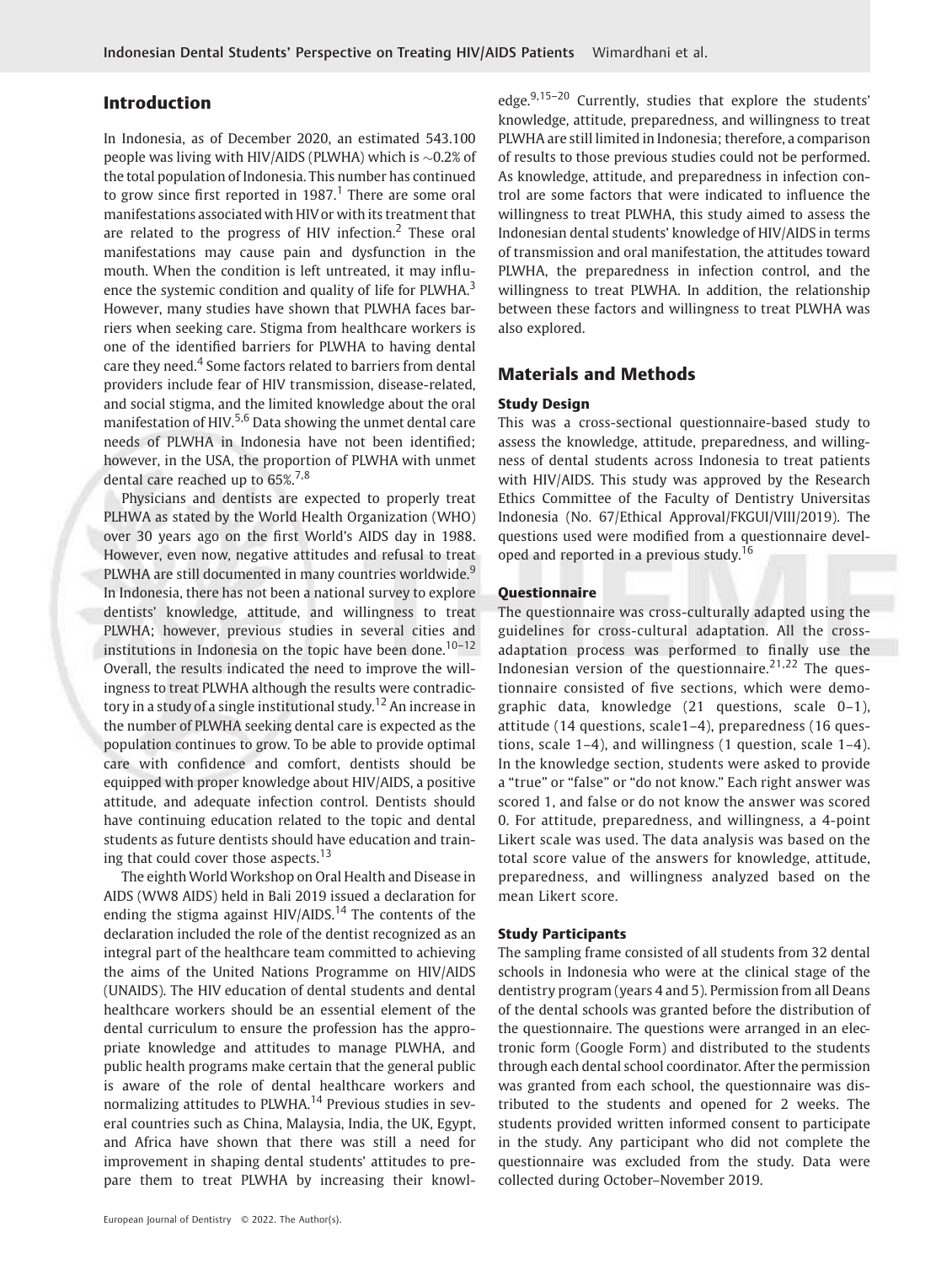# Data Analysis

The statistical analyses were performed using SPSS software version 23.0. Descriptive statistics were calculated, and bivariate analyses were performed. The relationships between the levels of knowledge, attitude, preparedness, and willingness to treat PLWHA with sociodemographic characteristics were analyzed using Mann–Whitney and Kruskal– Wallis tests. Correlation of knowledge, attitude, and preparedness with the willingness to treat PLWHA was done using Spearman's correlation analysis. A significance level of 0.05 was used for all analyses.

# Results

The demographic data of respondents are shown in **-Table 1.** There were 23 (71.9%) dental schools that agreed to participate in the study. The total number of respondents was 1,280 with the number of female students five times higher than male students. The number of students who participated from public universities was almost 10% higher than those from private ones. Most of the students were in their second year of the clinical year (49.5%).

# Knowledge about HIV

Overall, 63% of students scored 70% or higher. Almost all students correctly answered blood as a mode of transmission; however, only 11% of students could recognize that HIV could be potentially transmissible through aerosols (►Table 2). Furthermore, 65% of students thought that sputum could transmit HIV, and 50.9% of students incorrectly believed that saliva was a way of HIV transmission. Around 25% of students thought that HIV is transmissible through insect bites and tears and only 20% of students were aware of the number of PLWHA in their region. In terms of knowledge of oral manifestations, the

Table 1 Characteristics of students who participated to the study

| <b>Characteristics</b>      | n(%)        |
|-----------------------------|-------------|
| Type of university          |             |
| Public                      | 701 (54.8)  |
| Private                     | 579 (45.2)  |
| Sex                         |             |
| Male                        | 212 (16.5)  |
| Female                      | 1068 (83.3) |
| Age                         |             |
| < 25                        | 1015 (79.3) |
| >25                         | 265 (20.7)  |
| Year of clinical experience |             |
| 1 year                      | 370 (28.9)  |
| 2 years                     | 634 (49.5)  |
| $>$ 2 years                 | 276 (21.6)  |

lowest percentage of correct answers from students was about xerostomia and aphthous ulcers. Many students mistakenly believe that oral lichen planus and peripheral ossifying fibroma were oral manifestations of HIV. Students from public universities had a higher score of knowledge than those from private universities and the difference was statistically significant  $(p < 0.05)$  ( $\blacktriangleright$ Table 5).

# Attitude Toward PLWHA

►Table 3 shows the Indonesian dental students' attitudes toward PLWHA. This study used 14 statements to assess students' attitudes toward PLWHA. The statements were divided into three different domains. The domains were professionalism, opinion and feelings, and personal assurance. Higher than 80% of students had a positive professional attitude toward PLWHA. In the opinions and feeling domain, the majority felt that their professional education had provided enough information to work safely with PLWHA and they agreed that they should not refuse to treat PLWHA and did not have negative feelings toward PLWHA. However,  $\sim$ 80% of the students still had worries that PLWHA were responsible to transmit the disease and would refer the patient to be treated elsewhere. In the personal assurance domain, only almost 50% of students were sure that they knew the post-exposure procedures/protocols, and 70% of students were worried about their safety when treating PLWHA. Overall, the results showed that dental students tended to have a positive attitude toward PLWHA with a mean score of 3.04 (0.3). None of the students' characteristics were associated with the attitude toward PLWHA (►Table 5).

# Preparedness of Infection Control

►Table 4 shows the Indonesian dental students' preparedness regarding infection control when treated PLWHA. Although they agreed that all patients should be considered potentially infectious, the majority of the students would change/enhance their practice of infection control when treating known PLWHA. There was still a low percentage of dental students who were not prepared to practice proper infection control. For example, there were 3.0% of dental students who rarely or only sometimes routinely wore gloves when doing procedures. The results of this study showed that overall, dental students had good preparedness for infection control with a mean score for preparedness of 3.19 (0.4). Students who were female and from the public universities had a higher preparedness score than those who were male and from the private universities  $(p < 0.05)$  ( $\blacktriangleright$ Table 5).

# Willingness to Treat PLWHA

Dental students' willingness to treat PLWHA had the lowest score compared with other aspects that were explored in this study. The dental students were asked about their willingness to treat PLWHA. Only 14.5% of dental students were willing to treat without any doubt. The mean score for willingness was  $2.5(0.9)$ .  $\rightarrow$  Table 5 describes the distribution of the willingness mean score by students' characteristics.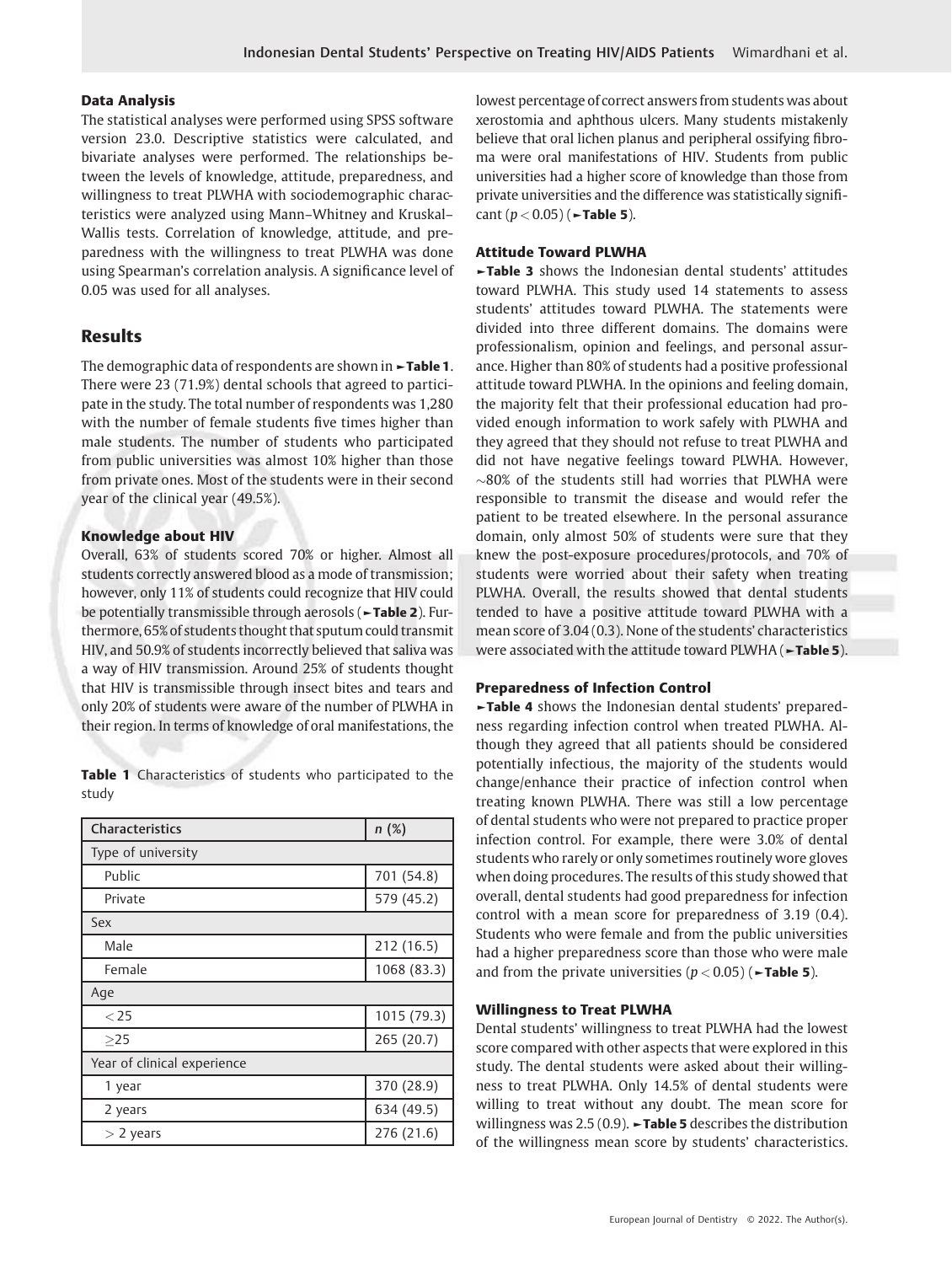Table 2 Indonesian dental students' knowledge of HIV/AIDS

| Knowledge                                     |                                           |         | Responses ( $N = 1280$ ) |                |           |  |
|-----------------------------------------------|-------------------------------------------|---------|--------------------------|----------------|-----------|--|
|                                               |                                           | Correct |                          |                | Incorrect |  |
|                                               | %<br>$\mathsf{n}$                         |         |                          |                | %         |  |
| Mode of HIV transmission                      |                                           |         |                          |                |           |  |
| Yes                                           | Aerosol (contaminated by blood)           | 142     | 11.1                     | 1138           | 88.9      |  |
|                                               | Blood                                     | 1273    | 99.5                     | $\overline{7}$ | 0.5       |  |
|                                               | <b>Breast milk</b>                        | 1080    | 84.4                     | 200            | 15.6      |  |
|                                               | Semen                                     | 1139    | 89.0                     | 141            | 11.0      |  |
|                                               | Vaginal secretion                         | 1164    | 90.9                     | 48             | 3.8       |  |
| No                                            | Insect bites                              | 932     | 72.8                     | 348            | 27.2      |  |
|                                               | Sputum                                    | 438     | 34.2                     | 842            | 65.8      |  |
|                                               | Saliva                                    | 628     | 49.1                     | 652            | 50.9      |  |
|                                               | Tears                                     | 961     | 75.1                     | 319            | 24.9      |  |
|                                               | Oral manifestations related to HIV/AIDS   |         |                          |                |           |  |
| Yes                                           | Kaposi's sarcoma                          | 742     | 58.0                     | 538            | 42.0      |  |
|                                               | Oral candidiasis                          | 1177    | 92.0                     | 103            | 8.0       |  |
|                                               | Acute necrotizing ulcerative gingivitis   | 876     | 68.4                     | 404            | 31.6      |  |
|                                               | Hairy leukoplakia                         | 1022    | 79.8                     | 258            | 20.2      |  |
|                                               | Herpes simplex lesion                     | 779     | 60.9                     | 501            | 39.1      |  |
|                                               | Xerostomia                                | 627     | 49.0                     | 653            | 51.0      |  |
|                                               | Aphthous ulcer                            | 648     | 50.6                     | 632            | 49.4      |  |
| <b>No</b>                                     | Fordyce granules                          | 900     | 70.3                     | 380            | 29.7      |  |
|                                               | Peripheral ossifying fibroma              | 593     | 46.3                     | 687            | 53.7      |  |
|                                               | Lichen planus                             | 440     | 34.4                     | 840            | 65.6      |  |
|                                               | Blood has the highest virus concentration | 1124    | 87.8                     | 156            | 12.2      |  |
| Knowledge about number of PLWHA in the region |                                           | 269     | 21.0                     | 1011           | 79.0      |  |

The score was significantly differed by the type of university, gender, age, and clinical experience.

# Correlation of Knowledge, Attitude, and Preparedness with Willingness to Treat PLWHA

This study did not find any correlation between attitude and preparedness of infection control with students' willingness to treat PLWHA ( $r < 0.1$ ). Although the correlation was very low between knowledge of HIV/AIDS with the willingness to treat, the correlation was statistically significant ( $p < 0.05$ ). The knowledge of HIV/AIDS and attitude toward PLWHA also had a statistically significant correlation with the preparedness for infection control ( $p < 0.05$ ).  $\blacktriangleright$  Table 6 describes the rvalue of Spearman's correlation analysis of variables.

# **Discussion**

This study investigated several aspects related to knowledge, attitude, preparedness, and willingness of Indonesian dental students toward PLWHA. This study aimed to explore the relation of dental students' knowledge, attitude, and preparedness with the willingness to treat PLWHA. This study worldwide and in Indonesia and attributed to the recent publication related to HIV education that suggested that there is a need to evaluate the course format and content to appropriately provide education and training to dental students.<sup>23</sup> Students from more than half of the 32 dental schools in Indonesia participated in this study, with a representative composition in relation to age, clinical experience, and type of university. However, females seemed to be overrepresented and response bias may not be ruled out. We adapted the previously used questionnaire to assess the same aspects in Indonesian settings. This study used a questionnaire that was applied for research in China.<sup>16</sup> The original questionnaire was in English and Chinese that was cross-culturally adapted into Indonesian using the previously published method. $21$ 

was performed as a response to the trend of HIV infection

The knowledge about HIV/AIDS correlated with willingness to treat PLWHA among Indonesian dental students. Many studies have indicated the need for more interactive activities that stimulate experiential learning for dental students on HIV/AIDS topics that may influence their knowledge gain, empathy, and reduce stigma; therefore, attributed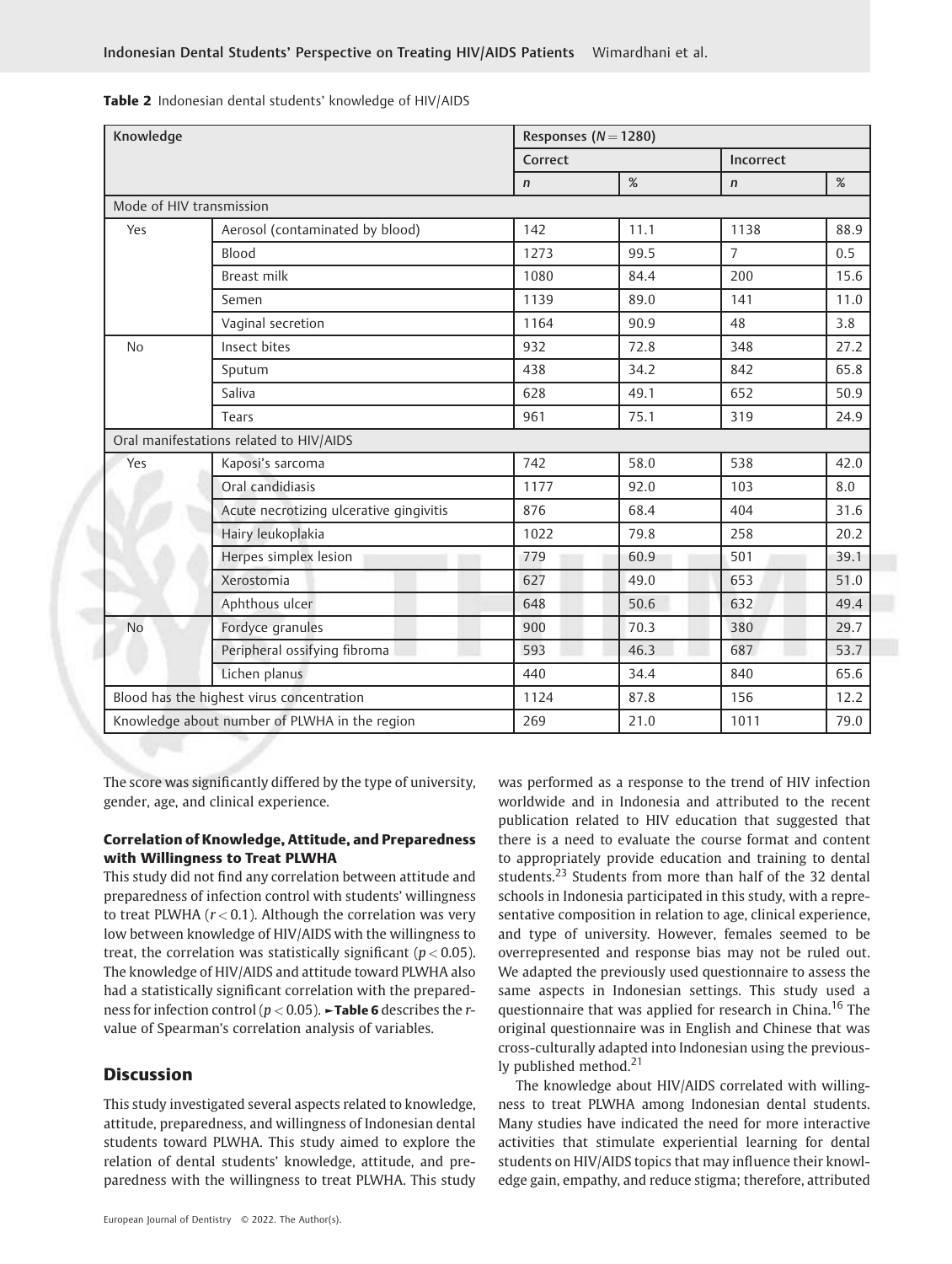| Table 3 Indonesian dental students' attitude toward PLWHA |
|-----------------------------------------------------------|
|-----------------------------------------------------------|

| Domain                                                                                                              | Strongly<br>disagree | <b>Disagree</b> | Agree      | Strongly<br>agree |
|---------------------------------------------------------------------------------------------------------------------|----------------------|-----------------|------------|-------------------|
|                                                                                                                     | 1 $n$ (%)            | $2 n$ (%)       | $3 n$ (%)  | 4 $n$ (%)         |
| 1. Professionalism                                                                                                  |                      |                 |            |                   |
| You need more training/learning about HIV oral manifestations and how<br>to treat PLWHA in the faculty of dentistry | 17(1.3)              | 31(2.4)         | 243 (19.0) | 989 (77.3)        |
| HIV status must be disclosed and become part of the patient's archive                                               | 47(3.7)              | 86 (6.7)        | 328 (25.6) | 819 (64.0)        |
| You have ethical responsibilities to provide dental care to PLWHA                                                   | 24(1.9)              | 83(6.5)         | 430 (33.6) | 743 (58.0)        |
| All patients must be considered potentially infectious                                                              | 58 (4.5)             | 85(6.6)         | 339 (25.5) | 798 (62.3)        |
| You must behave toward PLWHA as well as non-HIV patients                                                            | 78 (6.1)             | 134 (10.5)      | 421 (32.9) | 647 (50.5)        |
| 2. Opinion and feelings                                                                                             |                      |                 |            |                   |
| If you have an option, you would prefer to refer HIV patient to anywhere else                                       | 80(6.3)              | 169 (13.2)      | 528 (41.3) | 520 (40.6)        |
| Professional health workers should not refuse to treat PLWHA                                                        | 174 (13.6)           | 294 (23.0)      | 446 (34.8) | 366 (28.6)        |
| You do not have negative feelings toward people living with HIV                                                     | 111(8.7)             | 307 (24.0)      | 501 (39.1) | 361 (29.2)        |
| Your professional education has provided enough information to work<br>safely with PLWHA                            | 26(2.0)              | 101(7.9)        | 425 (35.3) | 701 (54.8)        |
| You think your patients will be worried of they know you have treated PLWHA                                         | 63 (4.9)             | 169 (13.2)      | 528 (41.3) | 520 (40.6)        |
| PLWHA are responsible for transmitting the disease                                                                  | 98 (7.7)             | 261 (20.4)      | 420 (32.8) | 501 (39.1)        |
| 3. Personal assurance                                                                                               |                      |                 |            |                   |
| You know the HIV post-exposure procedures/protocols                                                                 | 235 (18.4)           | 453 (35.4)      | 432 (33.0) | 169 (13.2)        |
| You are worried (or may worry) about your own safety when treating<br><b>PLWHA</b>                                  | 77(6.0)              | 295(23.0)       | 513(40.1)  | 395 (30.9)        |
| Your view of people living with HIV does not change the way you treat<br><b>PLWHA</b>                               | 121(9.5)             | 261(20.4)       | 544 (42.5) | 354 (27.7)        |

Table 4 Distribution of dental students preparations regarding infection control when treated for PLWHA

| <b>Domain</b>                                                | Rarely     | <b>Sometimes</b> | <b>Usually</b> | Always     |
|--------------------------------------------------------------|------------|------------------|----------------|------------|
|                                                              | 1 $n$ (%)  | $2 n (\%)$       | $3 n$ (%)      | 4 $n$ (%)  |
| Infection control practice                                   |            |                  |                |            |
| Wearing gloves during the procedure                          | 12(0.9)    | 27(2.1)          | 394 (30.8)     | 847 (66.2) |
| Changing glove after patient's treatment                     | 16(1.3)    | 26(2.0)          | 377 (29.5)     | 861 (67.3) |
| Sterilize the instrument before use                          | 15(1.2)    | 30(2.3)          | 387 (30.2)     | 848 (66.3) |
| Changing instruments between patients                        | 29(2.3)    | 44(3.4)          | 383 (29.9)     | 824 (64.4) |
| Wearing personal protective equipment (excluding gloves)     | 40(3.1)    | 109(8.5)         | 441 (34.5)     | 690 (53.9) |
| Retrieve/update the patient's medical history                | 39(3.0)    | 132 (10.3)       | 491 (38.4)     | 618 (48.3) |
| Using disinfectants and /or replacing protectors on the unit | 41(3.2)    | 147 (11.5)       | 481 (37.6)     | 611 (47.7) |
| Sterilizing personal protective equipment                    | 55 $(4.3)$ | 187 (14.6)       | 488 (38.1)     | 550 (43.0) |
| Appropriate handling of patient care                         |            |                  |                |            |
| Change treatment to examine specific HIV manifestations      | 130 (10.2) | 196 (15.3)       | 522 (40.8)     | 432 (33.8) |
| Extra or different sterilization/disinfection                | 42(3.3)    | 66(5.2)          | 530 (41.4)     | 642 (50.2) |
| Refer to a public health clinic                              | 149 (11.6) | 245 (19.1)       | 425 (35.3)     | 434 (33.9) |
| Change treatment to shorten procedures                       | 378 (29.5) | 347 (27.1)       | 335 (26.2)     | 220 (17.2) |
| Treat in different room/location                             | 278 (21.7) | 301 (23.5)       | 372 (29.1)     | 329 (25.7) |
| Wearing personal protective equipment                        | 34(2.7)    | 68(5.3)          | 529 (41.3)     | 649 (50.7) |
| Inform your staff about the patient's health status          | 122(9.5)   | 127(9.9)         | 452 (35.3)     | 579 (45.2) |
| Request the patients to use protective goggles               | 395 (30.9) | 427 (33.4)       | 261 (20.4)     | 197 (15.4) |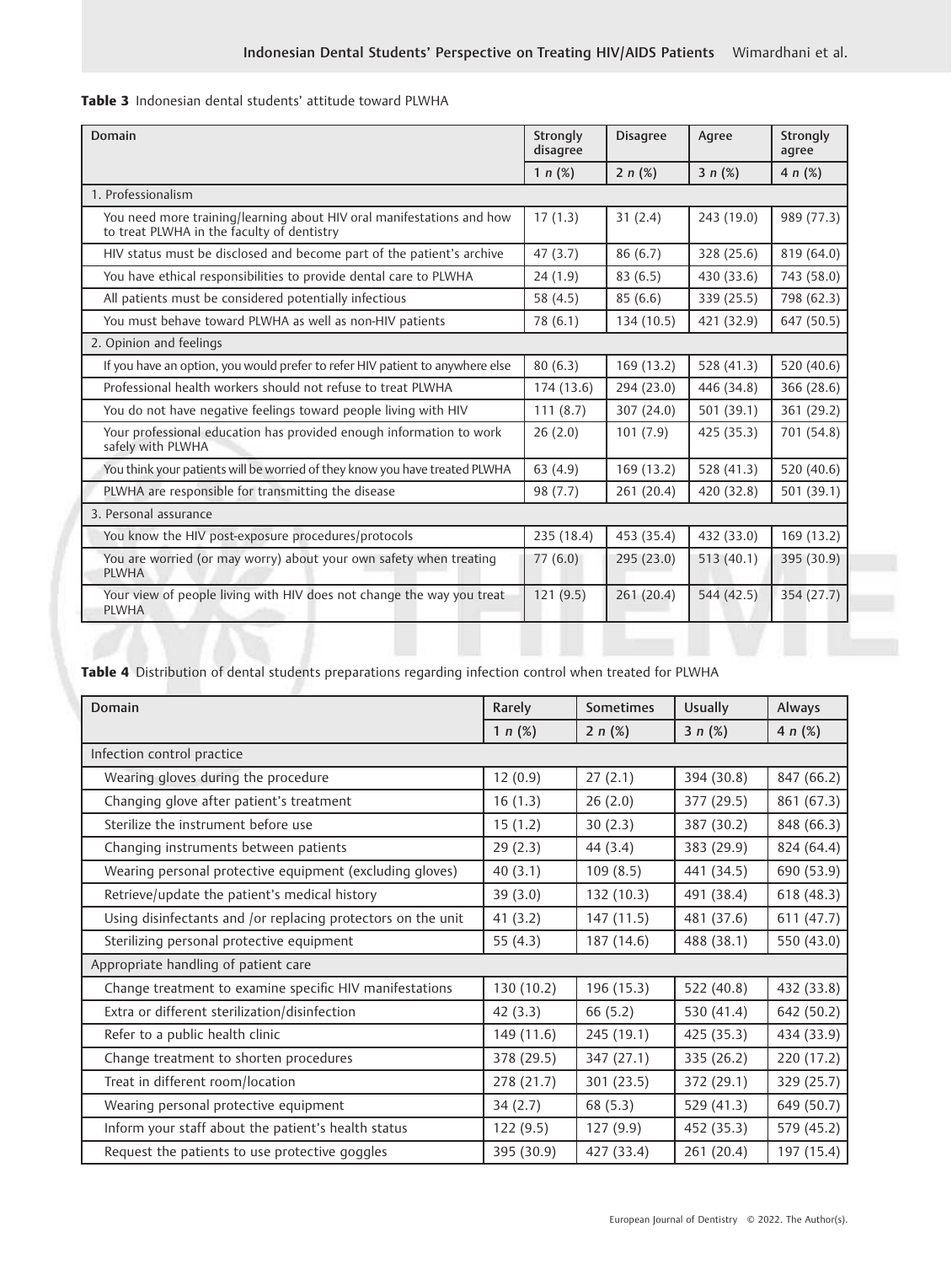| Characteristics             | Knowledge of HIV |                 | Attitude toward<br><b>PLWHA</b> |         | Preparedness in infec-<br>tion control |          | Willingness to treat<br><b>PLWHA</b> |           |
|-----------------------------|------------------|-----------------|---------------------------------|---------|----------------------------------------|----------|--------------------------------------|-----------|
|                             | Mean (SD)        | <i>p</i> -value | Mean (SD)                       | P-value | Mean (SD)                              | P-value  | Mean (SD)                            | P-value   |
| Type of university          |                  |                 |                                 |         |                                        |          |                                      |           |
| Public                      | 15.52(2.4)       | $0.001*$        | 3.04(0.3)                       | 0.33    | 3.19(0.4)                              | $0.009*$ | 2.59(0.9)                            | $0.037*$  |
| Private                     | 14.52(2.5)       |                 | 3.05(0.3)                       |         | 3.12(0.4)                              |          | 2.49(0.9)                            |           |
| Sex                         |                  |                 |                                 |         |                                        |          |                                      |           |
| Male                        | 14.75(2.5)       | 0.12            | 3.03(0.3)                       | 0.73    | 3.07(0.5)                              | $0.01*$  | 2.38(0.8)                            | $0.08*$   |
| Female                      | 15.13(2.5)       |                 | 3.05(0.3)                       |         | 3.17(0.4)                              |          | 2.57(0.9)                            |           |
| Age                         |                  |                 |                                 |         |                                        |          |                                      |           |
| $<$ 25                      | 15.0(2.5)        | 0.25            | 3.04(0.3)                       | 0.32    | 3.17(0.4)                              | 0.11     | 2.57(0.9)                            | $0.01*$   |
| $\geq$ 25                   | 15.2(2.5)        |                 | 3.06(0.4)                       |         | 3.11(0.5)                              |          | 2.40(0.9)                            |           |
| Year of clinical experience |                  |                 |                                 |         |                                        |          |                                      |           |
| 1 year                      | 14.87(2.6)       | 0.20            | 3.02(0.3)                       | 0.44    | 3.18(0.4)                              | 0.34     | 2.51(0.9)                            | $0.03***$ |
| 2 years                     | 15.19 (2.3)      |                 | 3.05(0.3)                       |         | 3.17(0.4)                              |          | 2.60(0.9)                            |           |
| $>$ 2 years                 | 15.06 (2.6)      |                 | 3.01(0.4)                       |         | 3.10(0.5)                              |          | 2.43(0.9)                            |           |

| Table 5 Distribution of students based on their knowledge, attitude, preparedness, and willingness related to HIV/AIDS |  |  |
|------------------------------------------------------------------------------------------------------------------------|--|--|
|------------------------------------------------------------------------------------------------------------------------|--|--|

 $\sp{\ast}_P < 0.05$  Mann-Whitney test $\sp{\ast}$ ; and Kruskal-Wallis test $\sp{\ast} \sp{\ast}$ .

Table 6 Correlations (Spearman's correlations) between knowledge, attitude, preparedness, and willingness related to HIV/AIDS among dental students in Indonesia

|              | Knowledge | Attitude | <b>Preparedness</b> | Willingness |
|--------------|-----------|----------|---------------------|-------------|
| Knowledge    |           |          |                     |             |
| Attitude     | 0.01      |          |                     |             |
| Preparedness | $0.08*$   | $0.20*$  |                     |             |
| Willingness  | $0.06*$   | 0.01     | 0.01                |             |

 $^*$ Correlations were significant at  $p < 0.05$ .

to the increase of willingness to treat PLWHA.<sup>23</sup> Fear and stigma related to PLWHA is a problem faced by many countries and not only confined to countries with a specific culture or religion. $9$  Studies have shown that the unwillingness to treat PLWHA resulted from preconceived assumptions and misconceptions about the condition.<sup>24,25</sup> Other factors also include the fear of being infected with HIV, personal values, religious and socio-cultural values, and norms.26,27 A recent study in Indonesia showed that stigma among health care providers toward PLWHA is still high.<sup>26</sup> Based on the results of this study, improvement of the dental curriculum on HIV/AIDS may significantly improve attitudes toward and willingness to treat PLWHA.<sup>28</sup> Several studies have argued that the methods of learning related to HIV/AIDS topics should be modified during dental training. Besides emphasizing teaching, the knowledge about HIV/AIDS transmission, universal precaution, teaching appropriate technical skills, and interpersonal skills need to deliver effective dental care to PLWHA is also important. As also been proposed by other studies, opportunities to have an interaction with PLWHA would be essential to ensure dental students to be professional and competent in managing PLWHA in Indonesia.16,23

The Indonesian dental students tended to have a positive attitude toward PLWHA, and none of the students' characteristics were associated with the attitude toward PLWHA. The dental students' attitude had a correlation with their preparedness related to infection control. Although in general, dental students had a positive attitude toward PLWHA, the overwhelming majority would prefer to refer PLWHA elsewhere if given the choice. These results were similar to previous studies in China, Kuwait, Brazil, and Canada.<sup>16,29-31</sup> The students overestimated disease transmission by PLWHA in dental practice, which made the negative attitude of thinking that they should be treated somewhere else. This worry may be attributed to the misperception of the risk of HIV transmission in dental practice as a result of occupational risks. A previous study showed that oral health care workers did not know that saliva contains anti-HIV activity and erroneously believed that saliva without blood contamination could transmit HIV, and thought that dental professionals have a high risk of being infected by HIV compared with other health care providers.<sup>32</sup> The students were still worried about their safety when treating PLWHA despite practicing universal precaution, which can translate to negative attitudes toward PLWHA.<sup>33</sup> Dental training includes dental professionalism that emphasizes equal and non-judgmental service to all; however, many studies showed that many biases that influence professionalism are experienced by PLWHA. $4,34$ 

The majority of students practiced proper infection control when treating patients with standard/universal precaution.<sup>35</sup> The students also agreed that they should treat all patients to be potentially infectious. This study showed that female students and students from public universities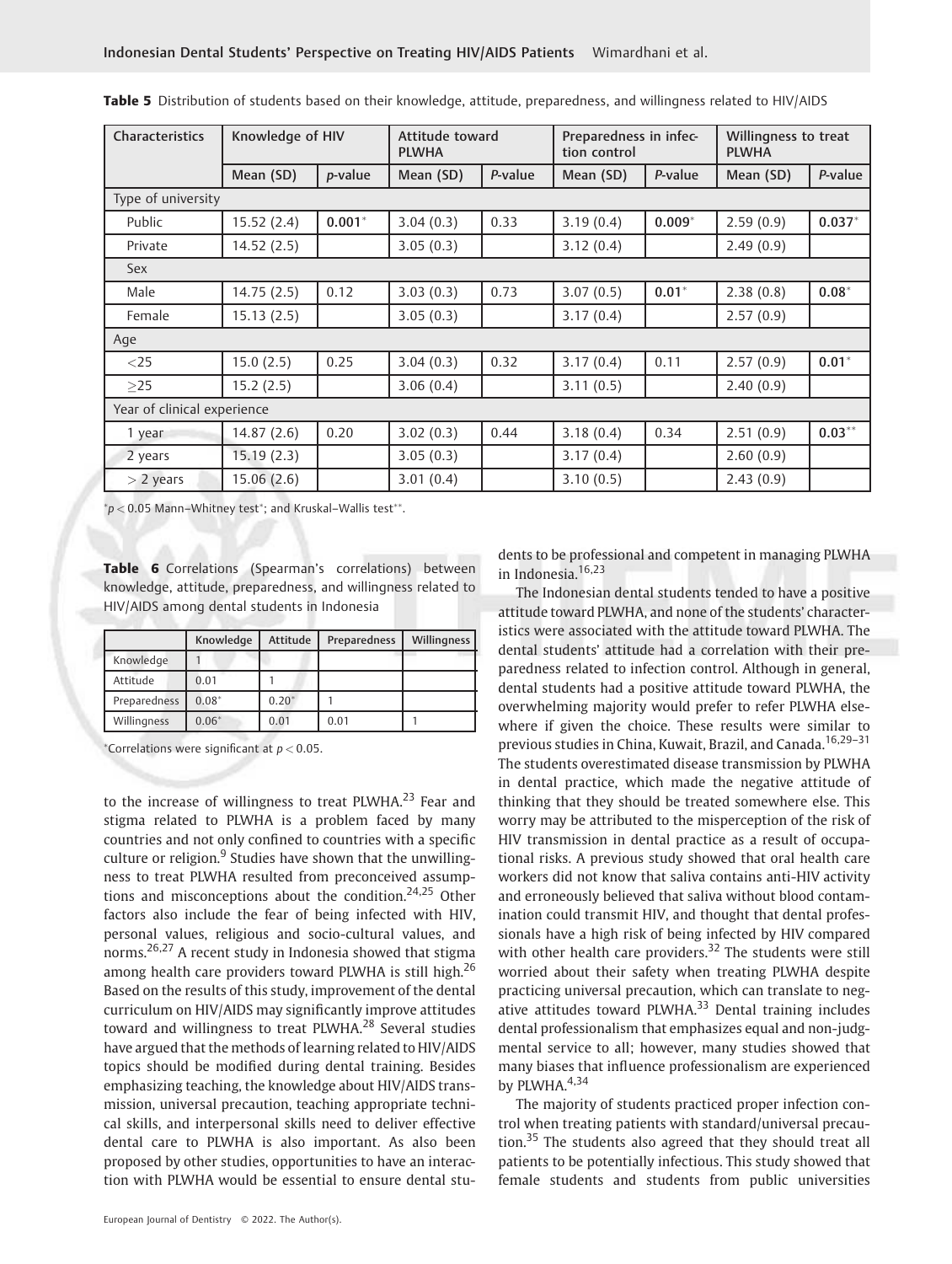significantly had a higher score of preparedness for infection control. Although a previous study believed that the gender difference did not influence the access to oral care to PLWHA, the possible explanation for this results may be because males were actually more concerned about the cost with regard to spending for infection control compared with females.<sup>30</sup> This study showed that only a small proportion of dental students knew the range of the number of PLWHA in their province, so we could not see the relation whether this could cause more compliance with infection control, as seen in the previous study.<sup>16</sup> Dental students in this study answered that they would be more cautious when they know they are treating PLWHA and make extra protection in terms of the PPE and patient wearing goggles, which is in contradiction to universal precaution. The infection control measures in the healthcare setting for universal precaution is for bloodborne pathogens such as HIV transmission, and not the same standard for respiratory transmission such as with the SARS-CoV-2. $36,37$  The data collection for this study was performed before the pandemic started.

Only 50% of dental students had a positive answer that they will treat PLWHA without any doubt. This study showed that dental students' willingness to treat PLWHA without any doubt significantly differed by the type of university, gender, age, and year of clinical experience. The results were similar to other previous studies that showed this pattern.<sup>10,30,38</sup> The students have had 1 to 2 years' clinical activities in the dental schools at the time the study was conducted. This study showed that the long experience in clinical activities had improved scores in the knowledge about HIV/AIDS as well as the willingness to treat PLWHA. In our study, the majority of respondents already knew correctly the mode of HIV/AIDS transmission, which is in line with the research on the transmission of HIV disease that was conducted in Israel.<sup>38</sup> However, in this study, there were still some dental students who did not have correct answers about the transmission mode of HIV. This lack of knowledge may reflect that there is still room for improvement to increase the students' knowledge. Overall, this study showed that students from public dental schools had a higher score compared with the private dental school's ones in terms of knowledge, preparedness, and willingness to treat PLWHA. The results of this current study are completely comparable with those of a previous study in China.<sup>16</sup> These results implicate a possible room for improvement related to the increase in the knowledge in dental students, implemented in the same standard of learning method related to the subject throughout dental schools in the country. The previous study in India has indicated that training and education in an advanced curriculum provided to dental students were sufficient to handle PLWHA.<sup>13</sup>

# Conclusion

Several aspects related to knowledge, attitude, preparedness, and willingness of Indonesian dental students toward PLWHA were explored. This study demonstrated the need to improve teaching methods to increase the knowledge of dental students, implemented in the same standard of learning method related to the subject throughout dental schools in the country. The methods that would stimulate experiential learning for dental students on HIV/AIDS topics that may influence their knowledge gain, empathy, and reducing stigma; therefore, attributed to the increase in the willingness to treat PLWHA. The role of dental schools in Indonesia should be to provide dental training, specifically implementing modifications in the methods of learning for HIV/AIDS, which would be essential to increase oral care access for PLWHA in the future.

#### Funding

This study was supported by the Universitas Indonesia Research Award (grant no. NKB-1604/UN2.RST/ HKP.05.00/ 2020).

# Conflict of Interest

None declared.

#### Acknowledgments

We would like to express our thank to all the Program Coordinators from all the Dental Schools whose students had participated in this study.

#### **References**

- 1 Indonesian HIV/AIDSinformation system. [Internet] Accessed July 1, 2021 at: [https://siha.kemkes.go.id/portal/](https://siha.kemkes.go.id/portal/files_upload/Laporan_TW_IV_2020.pdf)files\_upload/Laporan\_T-[W\\_IV\\_2020.pdf](https://siha.kemkes.go.id/portal/files_upload/Laporan_TW_IV_2020.pdf)
- 2 Patton LL. Oral lesions associated with human immunodeficiency virus disease. Dent Clin North Am 2013;57(04):673–698
- 3 Patton LL, Phelan JA, Ramos-Gomez FJ, Nittayananta W, Shiboski CH, Mbuguye TL. Prevalence and classification of HIV-associated oral lesions. Oral Dis 2002;8(Suppl 2):98–109
- 4 Brondani MA, Phillips JC, Kerston RP, Moniri NR. Stigma around HIV in dental care: Patients' experiences. J Can Dent Assoc 2016; 82:g1
- 5 Brown L, Macintyre K, Trujillo L. Interventions to reduce HIV/AIDS stigma: what have we learned? AIDS Educ Prev 2003;15(01): 49–69
- 6 Wagner AC, Hart TA, McShane KE, Margolese S, Girard TA. Health care provider attitudes and beliefs about people living with HIV: Initial validation of the Health Care Provider HIV/AIDS Stigma Scale (HPASS). AIDS Behav 2014;18(12):2397–2408
- 7 Jeanty Y, Cardenas G, Fox JE, et al. Correlates of unmet dental care need among HIV-positive people since being diagnosed with HIV. Public Health Rep 2012;127(Suppl 2):17–24
- 8 Fox JE, Tobias CR, Bachman SS, Reznik DA, Rajabiun S, Verdecias N. Increasing access to oral health care for people living with HIV/AIDS in the U.S.: baseline evaluation results of the innovations in Oral Health Care Initiative. Public Health Rep 2012;127 (Suppl 2):5–16
- 9 Abou El Fadl RK, Abdelmoety A, Farahat Z, Hussein MA. Assessing the levels of HIV-related knowledge and attitudes toward HIVinfected patients among undergraduate dental students: a crosssectional study. HIV AIDS (Auckl) 2019;11:83–92
- 10 Gunardi I, Salsabila Nurina N, Marcia M, Amtha R. Dentists experience influences knowledge and attitudes toward HIV patients in West Jakarta, Indonesia, and validation of a new questionnaire. Oral Dis 2020;26(Suppl 1):127–132
- 11 Kadrianto TH, Subita GP, Aliyah S. Willingness of dentists in Jakarta in treating patients with HIV/AIDS. Thesis Universitas Indonesia 2014